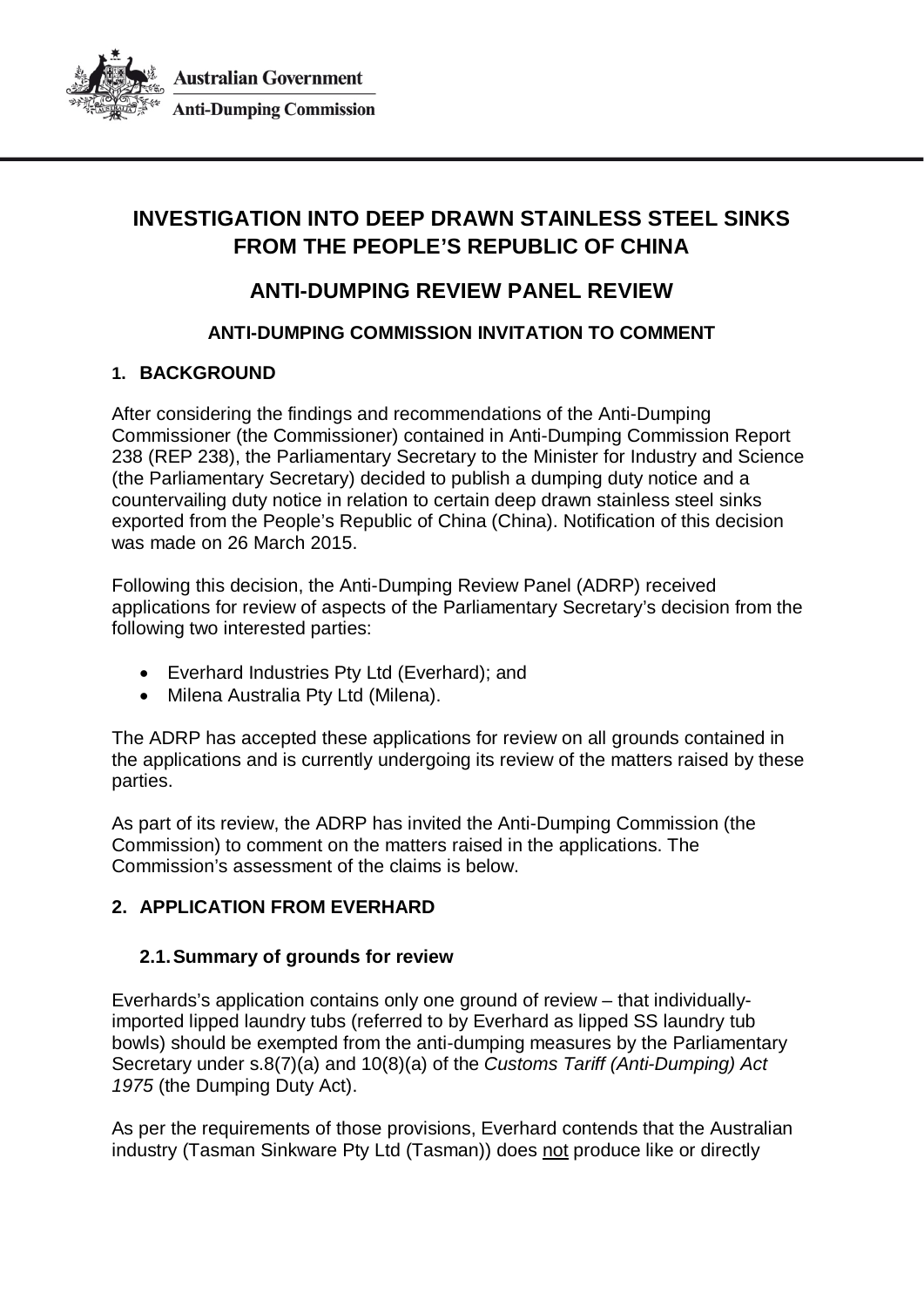competitive goods to the imported lipped laundry tubs, and as a result the imported goods are eligible for an exemption from anti-dumping measures.

# **2.2.Identification of irrelevant information**

The Commission has not identified any irrelevant information in Everhard's application.

# **2.3.Disputed factual claims**

The Commission disputes the following factual claim by Everhard:

| Claim                        | <b>Commission's response</b>                                                   |
|------------------------------|--------------------------------------------------------------------------------|
| 'Lipped SS Laundry Tub Bowls | The Commission does not dispute that lipped laundry tubs and the               |
| are not interchangeable with | Australian industry's 'drop in' laundry tubs cannot be used in the exact same  |
| drop-in / benchtop sinks,    | cabinetry and hence cannot be directly swapped for each other for              |
| which are                    | installation in the type of cabinetry required for each. However, the          |
| the subject goods of this    | Commission considers that these products do have a degree of                   |
| investigation due to their   | interchangeability, particularly in relation to application, as both serve the |
| shape, configuration and     | same end use (laundry sink) and both could be installed in certain (though     |
| application.'                | not all) laundry applications (in different cabinetry types).                  |

## **2.4.Commentary on grounds and additional background information**

The Commission considers that it is not open to the Parliamentary Secretary to grant an exemption from anti-dumping measures in relation to lipped laundry tubs, as the Australian industry (Tasman) produces like goods.

Non-Confidential Appendix 1 of Report 238 details the Commission's reasons for this position. In summary:

- S.8(7)(a) and 10(8)(a) of the Dumping Duty Act allow for an exemption from anti-dumping measures on certain imported goods whether the Australian industry does not offer for sale (on like terms) like or directly competitive goods to those imported;
- The Commission considers that this means that if Tasman produces:
	- o like goods; or
	- o directly competitive goods

an exemption cannot be granted.

- There is no definition of 'like or directly competitive goods', or 'directly competitive goods' as terms in and of themselves in the Dumping Duty Act, the *Customs Act 1091* (the Act) or the WTO agreements.
- Section 269T of the Act does, however, define "like goods" as a discrete term: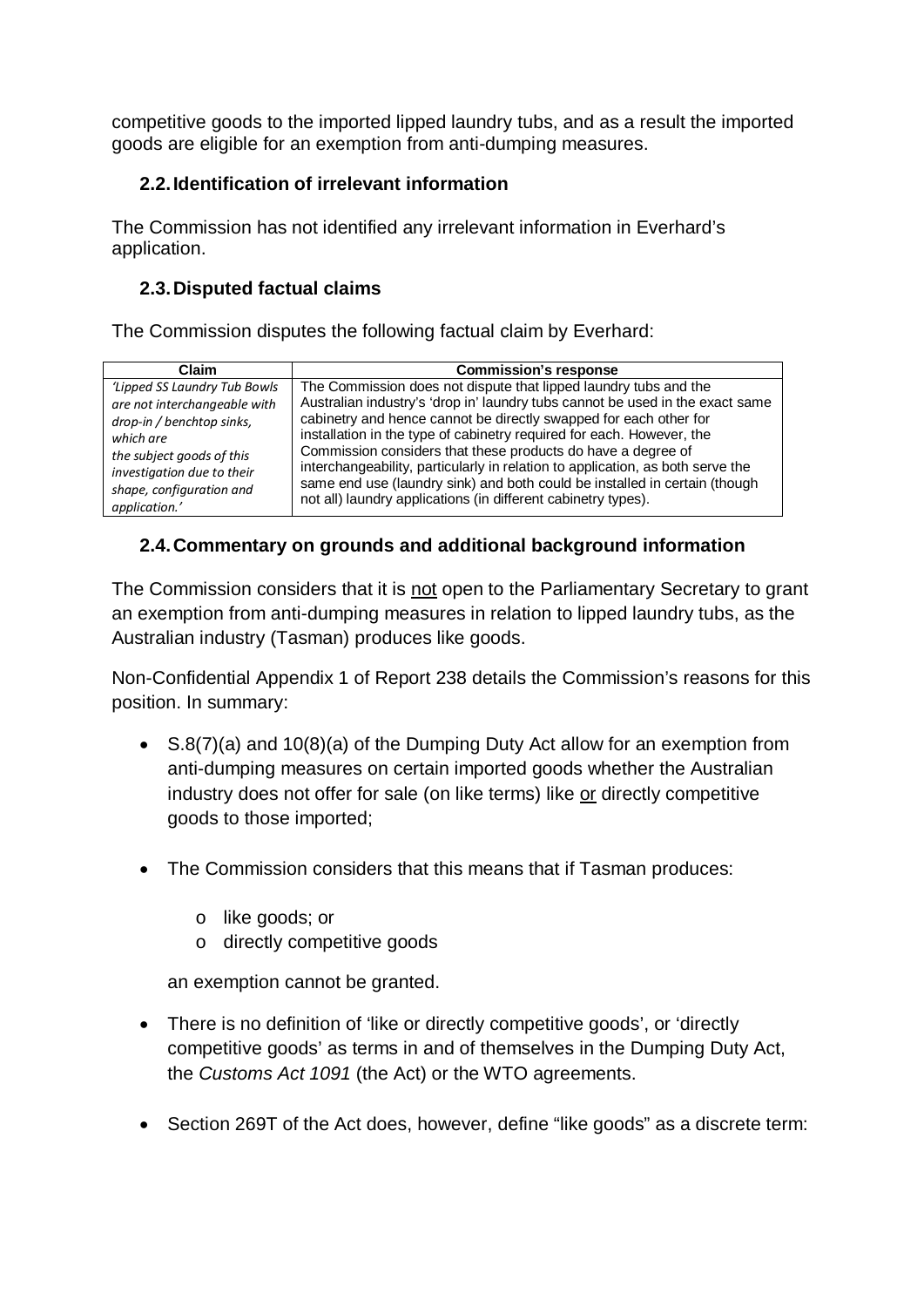*…Goods that are identical in all aspects to the goods under consideration or that, although not alike in all respects to the goods under consideration, have characteristics closely resembling those of the goods under consideration.*

- The Commission considers that, for the purpose of this provision, the term 'like goods' should be interpreted in the same way as that same term in the Act.
- The Commission has a 'like goods' framework as set out in the *Dumping and Subsidy Manual* (the Manual) that guides how like goods should be determined.
- Applying the definition in the Act and the like goods framework, the Commission considers the Australian industry does produce like goods to lipped laundry tubs (refer to Report 238 for reasons).
- Lipped laundry tubs are therefore not eligible for this exemption.

## **2.5.Relevant information to ground of review**

Discussions relating to lipped laundry tubs is contained in detail in Part III(ii) of Non-Confidential Appendix 1 of Report 238.

Other relevant documents concerning the issue of lipped laundry tubs are detailed below.

| Document type                              | Party                                                    | Public record folio number |
|--------------------------------------------|----------------------------------------------------------|----------------------------|
| Submission                                 | Milena                                                   | 50                         |
| Submission                                 | GWA Group (Australia) Ltd                                | 51                         |
| Submission                                 | Tasman                                                   | 63                         |
| Submission                                 | Tasman                                                   | 83                         |
| Submission                                 | Tasman                                                   | 95                         |
| Submission                                 | Everhard                                                 | 66                         |
| Submission                                 | Everhard                                                 | 79                         |
| Submission                                 | Tasman                                                   | 83                         |
| Submission                                 | CLR Maintenance Group on behalf<br>of Everhard           | 87                         |
| Submission                                 | Seima Pty Ltd                                            | 86                         |
| Submission                                 | Milena                                                   | 85                         |
| Verification report - importer             | Everhard (Commission's report on<br>verification visit)  | 36                         |
| Verification report - importer             | GWA Group (Australia) Ltd<br>(Commission's visit report) | 42                         |
| Issues paper - the goods and like<br>goods | Commission                                               | 78                         |

# **3. APPLICATION FROM MILENA**

# **3.1.Summary of grounds for review**

Milena's application to the ADRP includes seven listed grounds for review. These are outlined below.

Ground 1 - Inadequate notification and communication with interested parties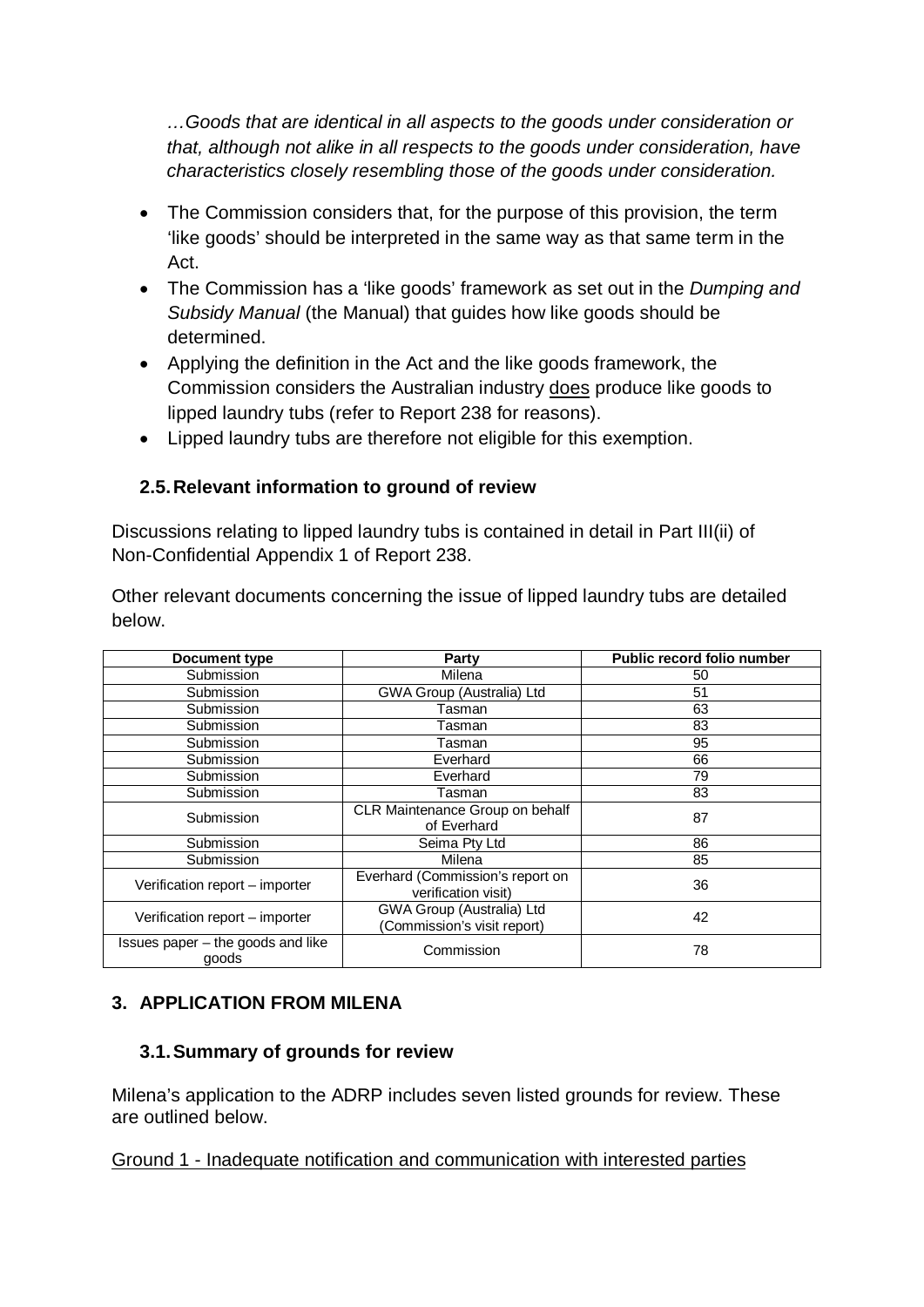Milena submits that it did not receive direct notification of the investigation from the Commission, nor did its Chinese exporter of the goods.

Milena considers that the Commission should have made greater efforts to ensure direct contact with interested parties both locally and in China.

### Ground 2 - Unwillingness to review during investigation

Milena considers the Commission should have been willing to accept a late exporter questionnaire (which Milena describes as 'putting an exporter forward') to allow Milena's exporter to cooperate with the investigation.

Milena submits that it highlighted the possibility of its exporter wishing to cooperate with the investigation in August 2014, and was told at the time by the Commission that this would not be considered by the Commission in the investigation. Milena challenges this decision by the Commission.

### Ground 3 - Decision to include lipped laundry tubs as like goods was not correct

Milena submits that lipped laundry tubs are not like goods to goods produced by Tasman.

While not specifically stated, the Commission considers that Milena intends to submit the same ground as Everhard discussed above – that lipped laundry tubs should be granted an extension by the Parliamentary Secretary under the Dumping Duty Act, based on the ground that Tasman does not produce like goods to these sinks.

### Ground 4 - Decision to exclude stand-alone laundry units (either assembled or kits) was not correct

Milena considers that, based on the finding that lipped laundry tubs are not like goods (above), the Commission's other finding that stand alone laundry units 'were Not Like Goods' is absurd. This appears to be due to the fact that Milena considers that the impact of this decision will be for Australian laundry unit makers to move local production of laundry units offshore.

The Commission notes there seems to be some confusion by Milena of what the Commission's actual findings were – discussed further below.

### Ground 5 - Unnecessarily punitive levy placed on uncooperative and other exporters

Milena considers it is not reasonable to apply a 'punitive' rate of anti-dumping measures to uncooperative exporters of the goods.

Milena considers that this punitive rate is unfair as:

• many exporters subject to it were naïve and are only uncooperative because they didn't understand the Australian anti-dumping system, including whether they could be considered to be dumping if they do not sell locally;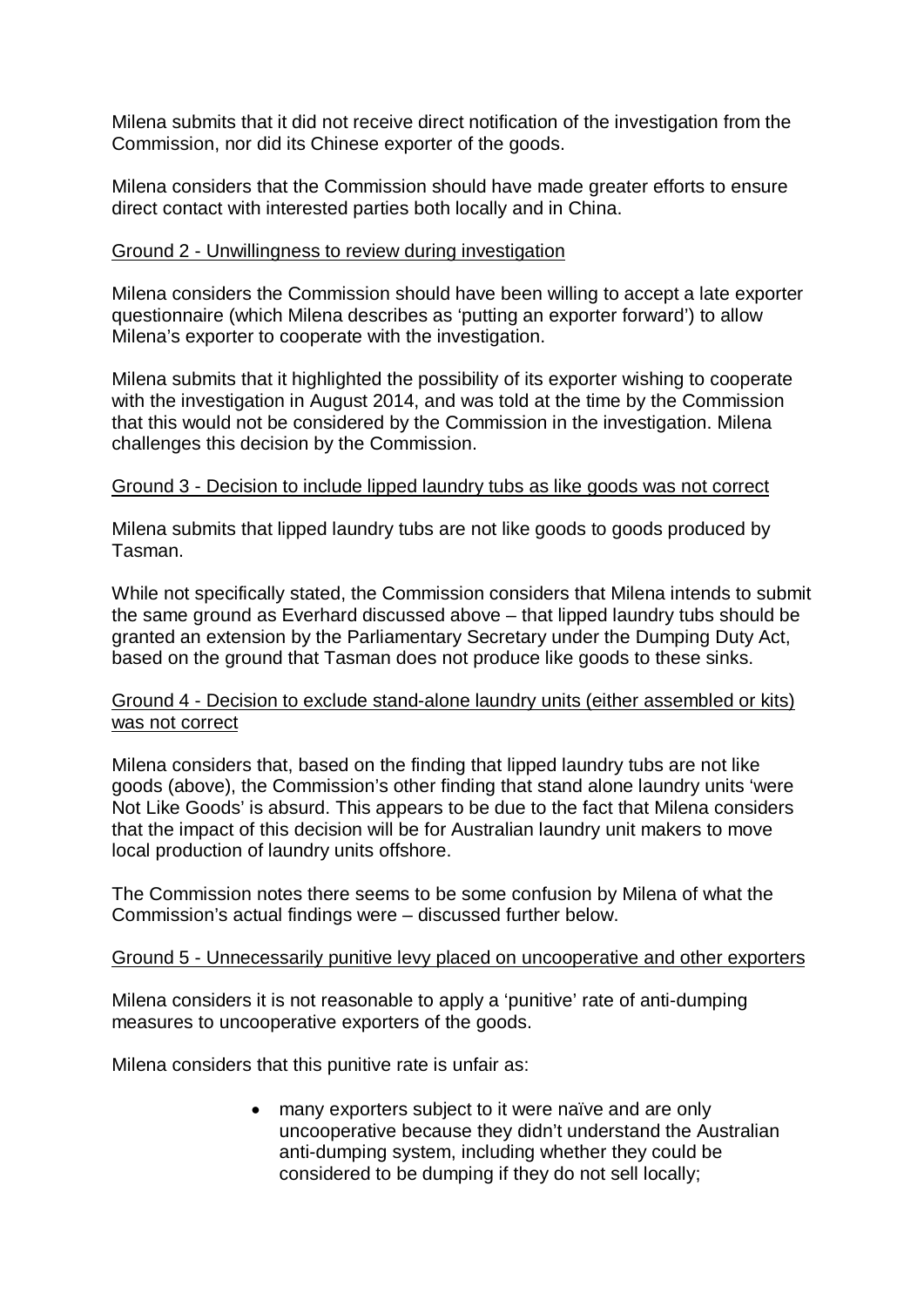• many interested parties did not receive direct notification of the investigation – see ground 1) above.

### Ground 6 - Currency exchange rates not fully factored in investigations (recommendations)

Milena appears to submit that the Commission should have taken account of movements in exchange rates between the investigation period and the time of making its final recommendations to the Parliamentary Secretary (when determining the rate of anti-dumping measures to be imposed and possibly if they should be imposed at all).

### Ground 7 - Currency exchange rates not fully factored in (method of setting measures)

Milena considers that the fact that currency fluctuations occur regular mean that the imposition of anti-dumping measures as an ad valorem percentage of the FOB export price in \$USD is inappropriate.

| <b>Ground for</b><br>review | <b>Irrelevant information identified</b>                                                                                                                                                                                                                                                              |  |
|-----------------------------|-------------------------------------------------------------------------------------------------------------------------------------------------------------------------------------------------------------------------------------------------------------------------------------------------------|--|
| number                      |                                                                                                                                                                                                                                                                                                       |  |
|                             | Milena did not lodge any formal complaint or submission in relation to the Commission's<br>notification procedures during the investigation.                                                                                                                                                          |  |
|                             | In a telephone conversation during the investigation with the case manager, Andrea<br>Stone, Milena explained that it had not received individual notification and the<br>notification process was explained to Milena and that it was considered that this was<br>reasonable and sufficient.         |  |
|                             | No submissions were received in response to this, though on 26 August 2014, Andrea<br>Stone wrote to Milena providing specific information on how Milena could make<br>submissions to the investigation (Attachment 5 of Milena's application)                                                        |  |
| 1                           | The Commission's records show that, on 15 September 2014, Milena requested a<br>conference call with the Commission during the investigation (though it did not state the<br>matters to which this related). The Commission responded accepting this request, but<br>this was not taken up by Milena. |  |
|                             | It is only after the investigation that Milena has raised this complaint in writing with the<br>Commission.                                                                                                                                                                                           |  |
|                             | The Commission therefore questions whether this is a ground for review that Milena is<br>able to lodge to the ADRP that contains irrelevant arguments/claims.                                                                                                                                         |  |
|                             | However, as Milena did raise notification procedures with the Commission during the<br>investigation, the Commission has addressed this issue in this document in any case.                                                                                                                           |  |

### **3.2.Identification of irrelevant information**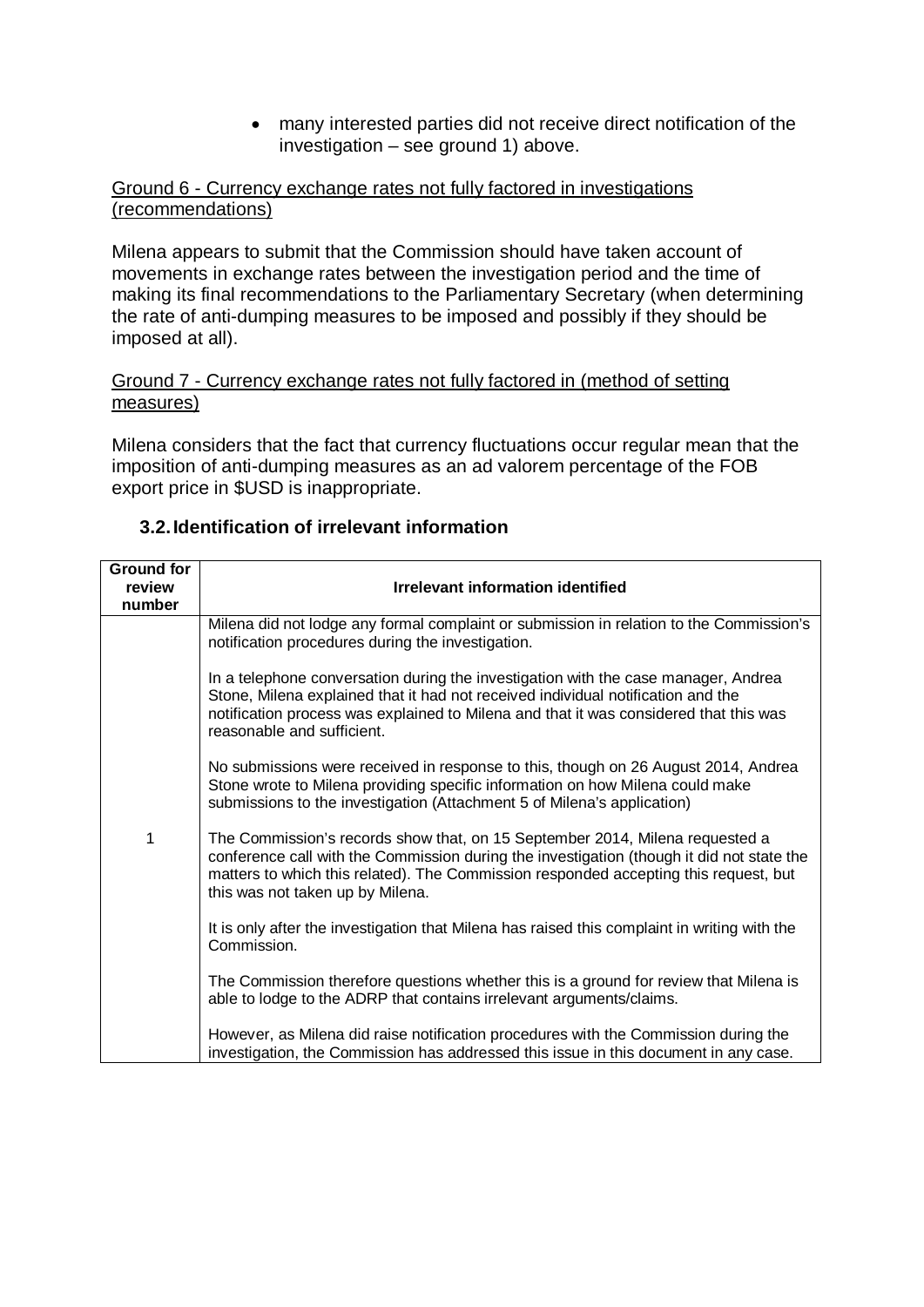| <b>Ground for</b>         |                                                                                                                                                                                                                                                                                                                                                                                                                                         |  |
|---------------------------|-----------------------------------------------------------------------------------------------------------------------------------------------------------------------------------------------------------------------------------------------------------------------------------------------------------------------------------------------------------------------------------------------------------------------------------------|--|
| review<br>number          | <b>Irrelevant information identified</b>                                                                                                                                                                                                                                                                                                                                                                                                |  |
| $\overline{2}$            | Milena did not lodge any formal complaint or submission in relation to the Commission's<br>advice that Milena's exporter would not be considered to have cooperated with the<br>investigation even if it submitted a later exporter questionnaire response.                                                                                                                                                                             |  |
|                           | As with notification procedures, in a telephone conversation during the investigation (26<br>August 2014) Andrea Stone advised Milena that, even if its exporter submitted a<br>response to the exporter questionnaire after that date, the Commission would not<br>consider this to be cooperation with the investigation as the exporter questionnaire<br>deadline had long passed. No submissions were received in response to this. |  |
|                           | As noted above, the Milena did not pursue a conference call with the Commission<br>following its initial request in September 2014, which may have canvassed this issue.                                                                                                                                                                                                                                                                |  |
|                           | It is only after the investigation that Milena has raised this issue in writing with the<br>Commission.                                                                                                                                                                                                                                                                                                                                 |  |
|                           | The Commission therefore questions whether this is a ground for review that Milena is<br>able to lodge to the ADRP that contains irrelevant arguments/claims.                                                                                                                                                                                                                                                                           |  |
|                           | However, as Milena did raise treatment of its Chinese exporter with the Commission<br>during the investigation, the Commission has addressed this issue in this document.                                                                                                                                                                                                                                                               |  |
| $\ensuremath{\mathsf{3}}$ | None identified                                                                                                                                                                                                                                                                                                                                                                                                                         |  |
| $\overline{4}$            | None identified                                                                                                                                                                                                                                                                                                                                                                                                                         |  |
| 5                         | The fact that punitive measures were imposed on uncooperative exporters was not<br>challenged by Milena or any other interested party during the investigation. It has at no<br>stage been raised with the Commission during or following the investigation.<br>The Commission therefore questions whether this is a ground for review that Milena is                                                                                   |  |
|                           | able to lodge to the ADRP. However, the Commission has addressed this issue in this<br>document in any case as the method of calculating dumping and subsidisation of<br>exporters and the data used to do these calculations was before the Commissioner<br>during the investigation.                                                                                                                                                  |  |
| 6                         | This argument was not made to the Commission during the investigation and no<br>submissions were made on this matter.                                                                                                                                                                                                                                                                                                                   |  |
|                           | The Commission considers that this is an irrelevant consideration for the ADRP as it<br>was not before the Commissioner at the time of making his report to the Parliamentary<br>Secretary and should thus not be included in the ADRP review.                                                                                                                                                                                          |  |
|                           | If the ADRP determines this matter should be reviewed, the Commission would                                                                                                                                                                                                                                                                                                                                                             |  |
| $\overline{7}$            | welcome further opportunity to make a submission in relation to this ground.<br>This argument was not made to the Commission during the investigation and no<br>submissions were made on this matter.                                                                                                                                                                                                                                   |  |
|                           | The Commission notes its intention to recommend this type of measures was clearly<br>identified in its Statement of Essential Facts (SEF), which interested parties were invited<br>to comment on.                                                                                                                                                                                                                                      |  |
|                           | The Commission considers that this is an irrelevant consideration for the ADRP as it<br>was not before the Commissioner at the time of making his report to the Parliamentary<br>Secretary and should thus not be included in the ADRP review.                                                                                                                                                                                          |  |
|                           | If the ADRP determines this matter should be reviewed, the Commission would<br>welcome further opportunity to make a submission in relation to this ground.                                                                                                                                                                                                                                                                             |  |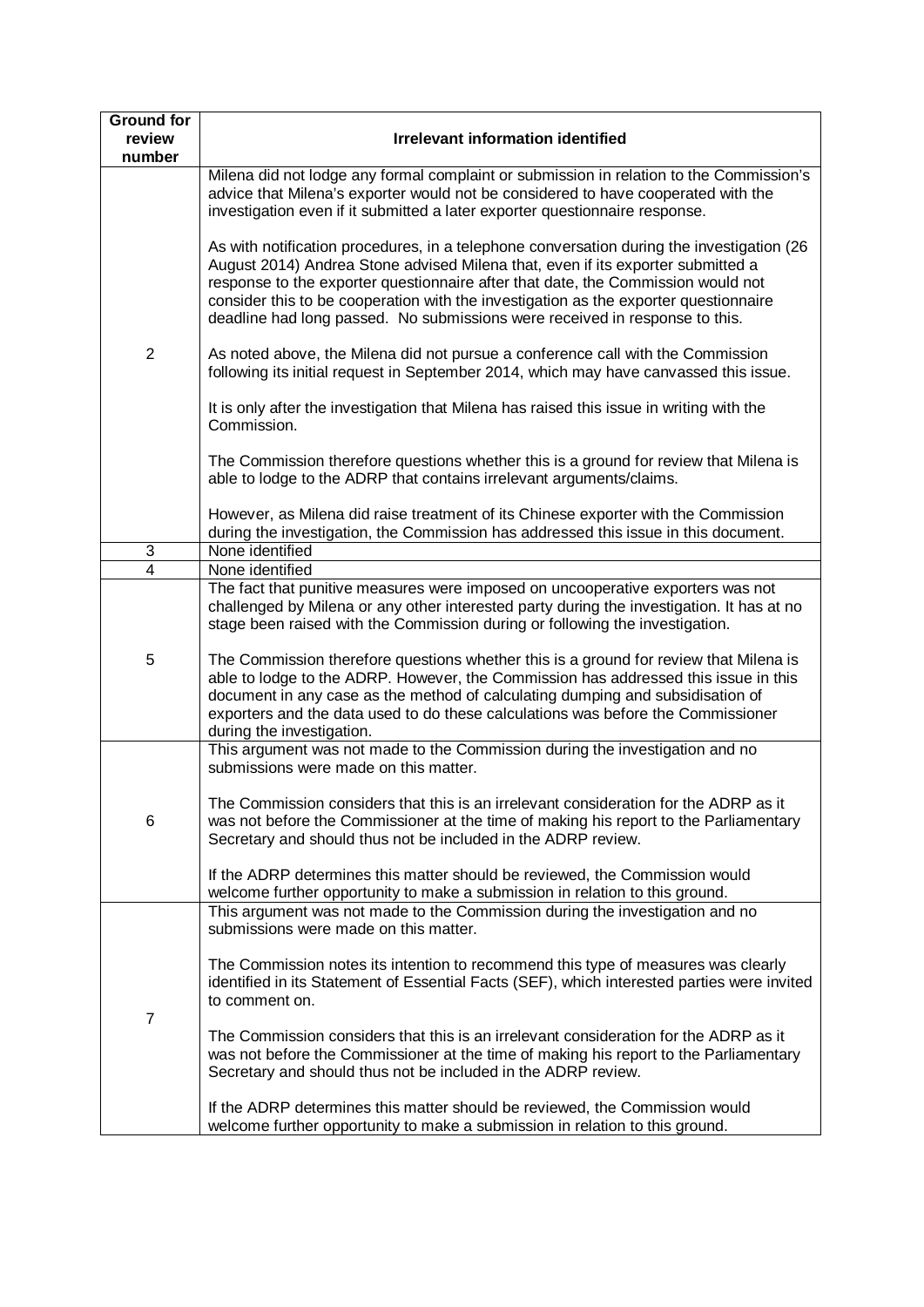# **3.3.Disputed factual claims**

| Ground         |                                                                                                                                                                                                                                                                               |                                                                                                                                                                                                                                                                                                                                                                                                                                                                                                                                                                                                                                                                                                                                                                                                                                                                                                                                                                                                                                                                                                                                                                                                                                                                                                                                                                                                                                                                                                 |
|----------------|-------------------------------------------------------------------------------------------------------------------------------------------------------------------------------------------------------------------------------------------------------------------------------|-------------------------------------------------------------------------------------------------------------------------------------------------------------------------------------------------------------------------------------------------------------------------------------------------------------------------------------------------------------------------------------------------------------------------------------------------------------------------------------------------------------------------------------------------------------------------------------------------------------------------------------------------------------------------------------------------------------------------------------------------------------------------------------------------------------------------------------------------------------------------------------------------------------------------------------------------------------------------------------------------------------------------------------------------------------------------------------------------------------------------------------------------------------------------------------------------------------------------------------------------------------------------------------------------------------------------------------------------------------------------------------------------------------------------------------------------------------------------------------------------|
| for review     | Claim                                                                                                                                                                                                                                                                         | <b>Commission's response</b>                                                                                                                                                                                                                                                                                                                                                                                                                                                                                                                                                                                                                                                                                                                                                                                                                                                                                                                                                                                                                                                                                                                                                                                                                                                                                                                                                                                                                                                                    |
| number         |                                                                                                                                                                                                                                                                               |                                                                                                                                                                                                                                                                                                                                                                                                                                                                                                                                                                                                                                                                                                                                                                                                                                                                                                                                                                                                                                                                                                                                                                                                                                                                                                                                                                                                                                                                                                 |
| 1              | Milena appears to<br>claim that the<br>Commission did not<br>make efforts to make<br>individual direct<br>contact with all<br>identified Chinese<br>exporters and<br>Australian importers<br>of the goods.                                                                    | While the Commission considers that it is under no obligation to<br>attempt to make individual contact with interested parties, it<br>notes that, in the case of deep drawn stainless steel sinks, the<br>Commission did make efforts to individually contact identified<br>importers and exporters of the goods.<br>On the date of initiation (or shortly thereafter), the Commission:<br>telephoned and/or emailed importers identified as<br>'major' importers (retrieving contact information from<br>the internet) to advise of the investigation and request<br>they complete an importer questionnaire;<br>sent all remaining identified possible importers a letter<br>$\bullet$<br>notifying of the initiation and that they could make<br>general submissions to the investigation; and<br>sent all identified possible exporters a letter notifying of<br>$\bullet$<br>initiation and advising them they could complete an<br>exporter questionnaire and/or make general<br>submissions to the investigation.<br>This was in addition to other actions taken by the Commission<br>to notify parties.<br>Possible importers and exporters of the goods were identified<br>by the Commission by accessing import records in the<br>Australian Customs and Border Protection Service's (ACBPS)<br>imports database, which is populated by importers when<br>making legal declarations to ACBPS when importing goods to<br>Australia.<br>This is discussed further in Section 3.4 below. |
| $\overline{2}$ | Milena appears to<br>submit that the<br>Commission is<br>required to have<br>regard to exporter<br>questionnaires that<br>are received after the<br>questionnaire<br>deadline but before<br>the SEF if, to do so,<br>would not delay the<br>timely publication of<br>the SEF. | The Commission agrees that it is obliged to have regard to any<br>submissions received after day 40 of an investigation if, to do<br>so, would not delay the timely completion of the SEF. However,<br>the Commission notes the following:<br>this requirement is not considered to extend to<br>consideration of exporter questionnaires; and<br>in any case, to have regard to an exporter<br>$\bullet$<br>questionnaire received after late August would have<br>certainly delayed the Commission's SEF and<br>subsequent final report to the Parliamentary Secretary<br>in any case.<br>This is discussed further in Section 3.4 below.                                                                                                                                                                                                                                                                                                                                                                                                                                                                                                                                                                                                                                                                                                                                                                                                                                                     |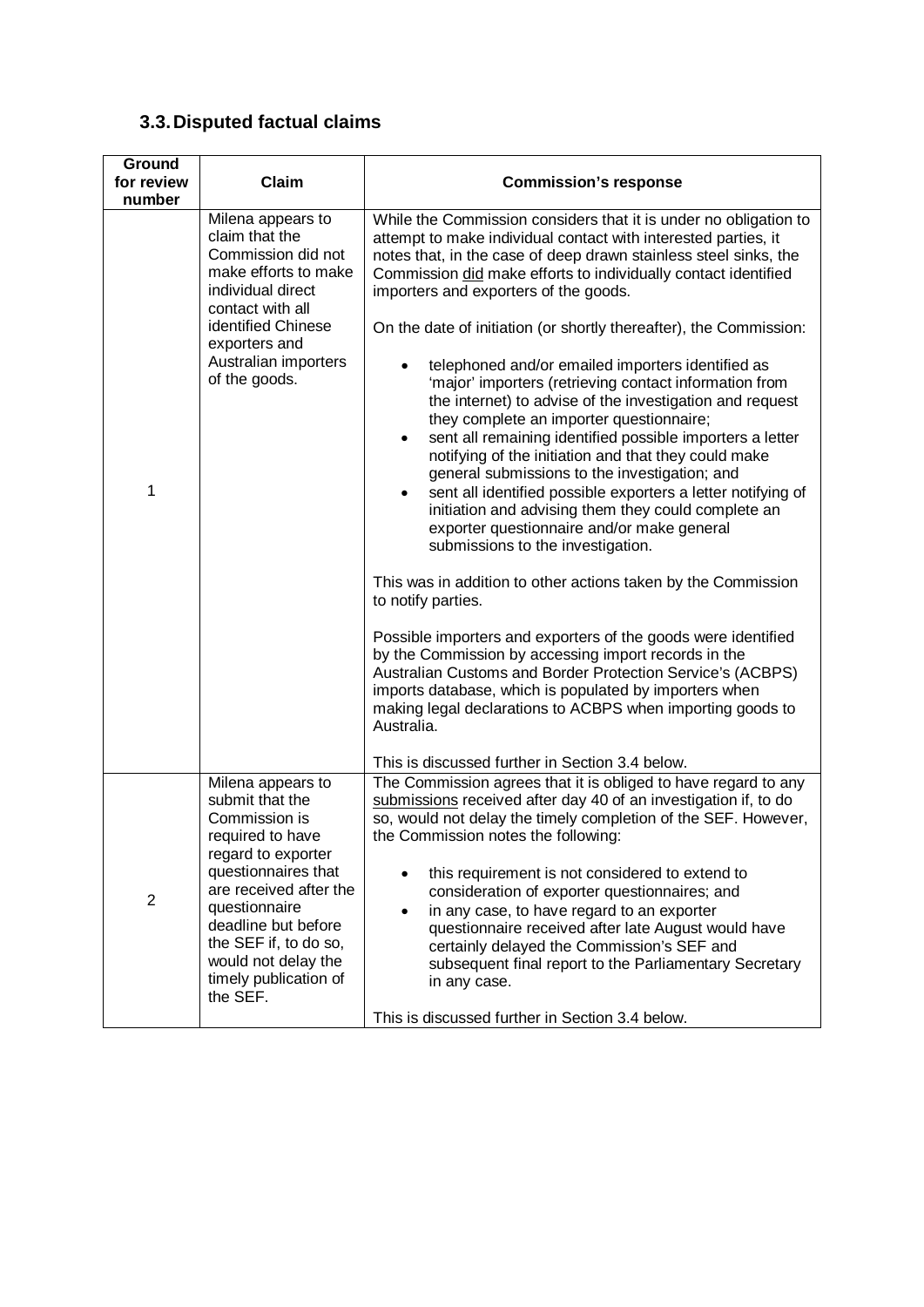| Ground<br>for review<br>number | Claim                                                                                                                                  | <b>Commission's response</b>                                                                                                                                                                                                                     |
|--------------------------------|----------------------------------------------------------------------------------------------------------------------------------------|--------------------------------------------------------------------------------------------------------------------------------------------------------------------------------------------------------------------------------------------------|
|                                | Milena appears to<br>consider that the<br>Commission<br>'excluded' stand-                                                              | The Commission considers that Milena has misunderstood the<br>rationale and mechanism for these products' exclusion from<br>measures.                                                                                                            |
| 4                              | alone laundry units<br>from the investigation<br>based on a finding<br>that Tasman does<br>not make 'like goods'<br>to these products. | The Parliamentary Secretary has not excluded these laundry<br>units from anti-dumping measures under the Dumping Duty Act.                                                                                                                       |
|                                |                                                                                                                                        | Instead, the Commission found that the investigation (and<br>subsequent anti-dumping measures) does not extend to these<br>laundry units as they do not fit within the parameters of the<br>goods subject to investigation (and later measures). |
|                                |                                                                                                                                        | This is discussed further in Section 3.4 below.                                                                                                                                                                                                  |

## <span id="page-7-0"></span>**3.4.Commentary on grounds and additional background information**

### Ground 1 - Inadequate notification and communication with interested parties

The Commission considers that it not only complied with its legislative notification requirements of the initiation of the investigation, it went further to attempt to make individual contact with possible interested parties to the investigation. It is considered that the steps taken were not only reasonable, but above and beyond what is reasonable, necessary and required.

S.269TC(4) requires that, if the Commissioner decides to not reject an application lodged under s.269TB, public notification of the investigation must be made. This public notice was placed in *The Australian* newspaper on 18 March 2014 (date of initiation).

On that same date, the Commission:

- wrote to the Government of China (through the Chinese Embassy in Canberra) notifying them of the initiation;
- published an initiation anti-dumping notice (ADN) on its webpage; and
- established an individual case page (containing investigation details) and electronic public record on the Commission's website.

Without any further action, the above constitutes reasonable steps to notify interested parties of the investigation and meets all legislative requirements applicable to the initiation of such an investigation and is considered reasonable steps of notification..

However, as discussed above, in the case of deep drawn stainless steel sinks, on or shortly after initiation date, the Commission went further by sending correspondence to all known possible importers and exporters of the goods. This amounted to in excess of 700 individual letters.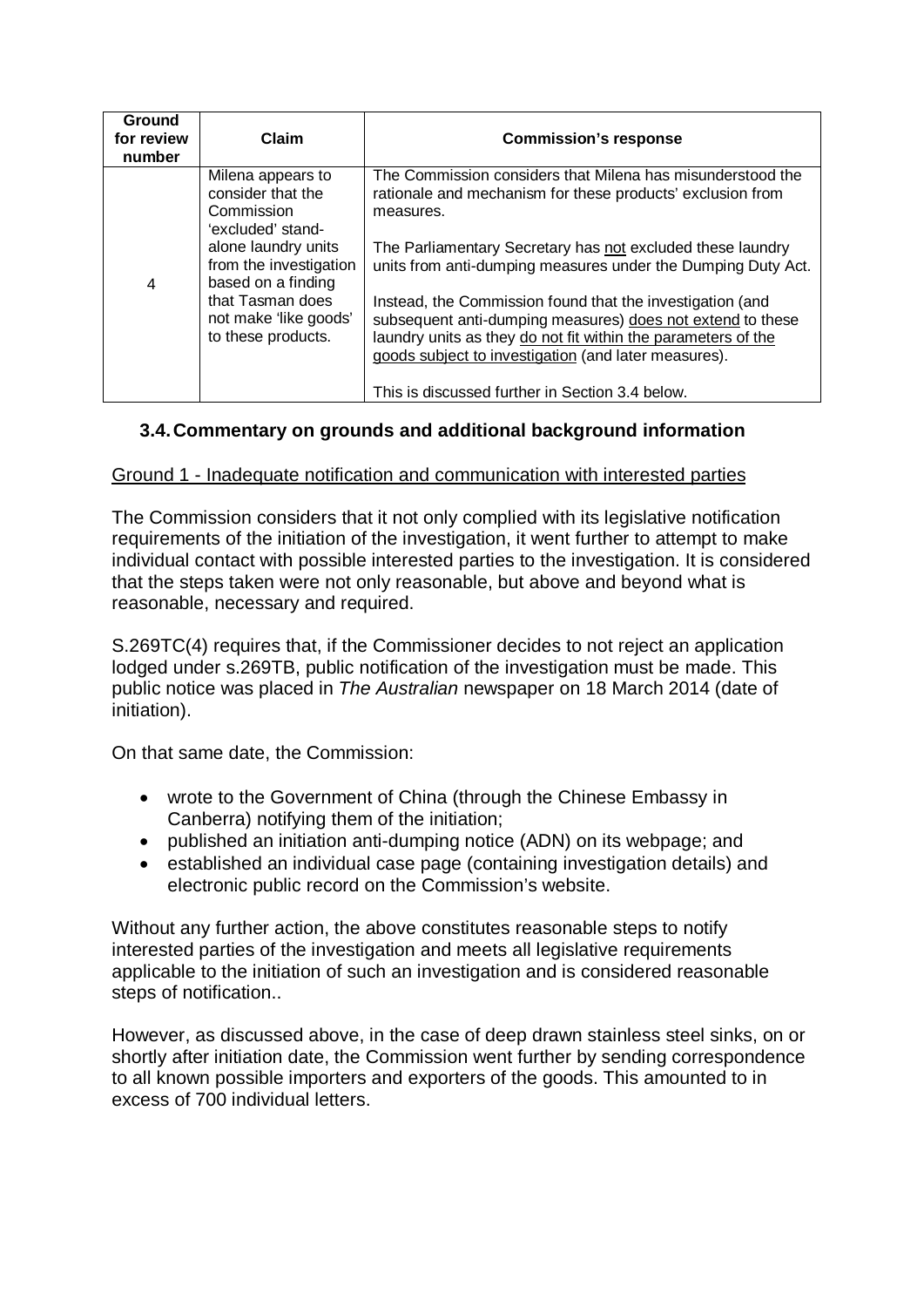These parties were identified using the historical import data in ACBPS' imports database and were contacted on the details contained in that database (generated from legally binding delectations to ACBPS).

The Commission notes that Milena has submitted that it did not receive any such correspondence, nor did its Chinese exporter. The Commission's records show that Milena and its named exporter were not identified in the ACBPS database. This could be for several reasons including:

- misclassification of goods by the importer (as only relevant tariff classifications were examined); or
- no imports being made by Milena during the data period retrieved from the ACBPS database (the investigation period).

For this reason, the Commission's records do not show that either party was sent an individual letter. However, reasonable notification steps were taken in any case to notify all interested parties and the Commission does not consider this to mean that it failed to take reasonable steps to notify Milena and its exporter.

The Commission has records of its mail out should the ADRP wish to examine these further.

### Ground 2 - Unwillingness to review during investigation

The Commission agrees with Milena's assertion that it is required to have regard to all submission received from interested parties, even if they are received after Day 40 of an investigation, only if their consideration does not delay the timely publication of the SEF and subsequently the final report. However, as a matter of policy and practice, this requirement does not extend to exporter questionnaires and in fact relates to general submissions in response to the application, as notified in the public notice of initiation of the investigation.

The consideration of exporter questionnaires is a separate matter to the above and is guided by the principal that exporter questionnaires must be submitted by the published due date or an agreed date thereafter if an extension is requested formally to the Commission and this is granted. In any case, these extensions are usually very limited (between one and two weeks). Questionnaires received after these dates are not accepted by the Commission.

The rationale behind this is due to the fact that the Commission's investigation can only progress to determining whether there has been dumping and/or subsidisation once the Commission is certain of the exporters who wish to cooperate with the investigation (by completing a questionnaire, and being open to verification, as detailed in the introduction to the questionnaire). Consequently, it is not practicable for the Commission to allow for the delayed submission of exporter questionnaires as this would significantly impede the investigation.

For example, in the case of deep drawn stainless steel sinks, the Commission was only able to select the three exporters chose for individual investigation and classify the remaining respondents as residual exporters after it received all questionnaire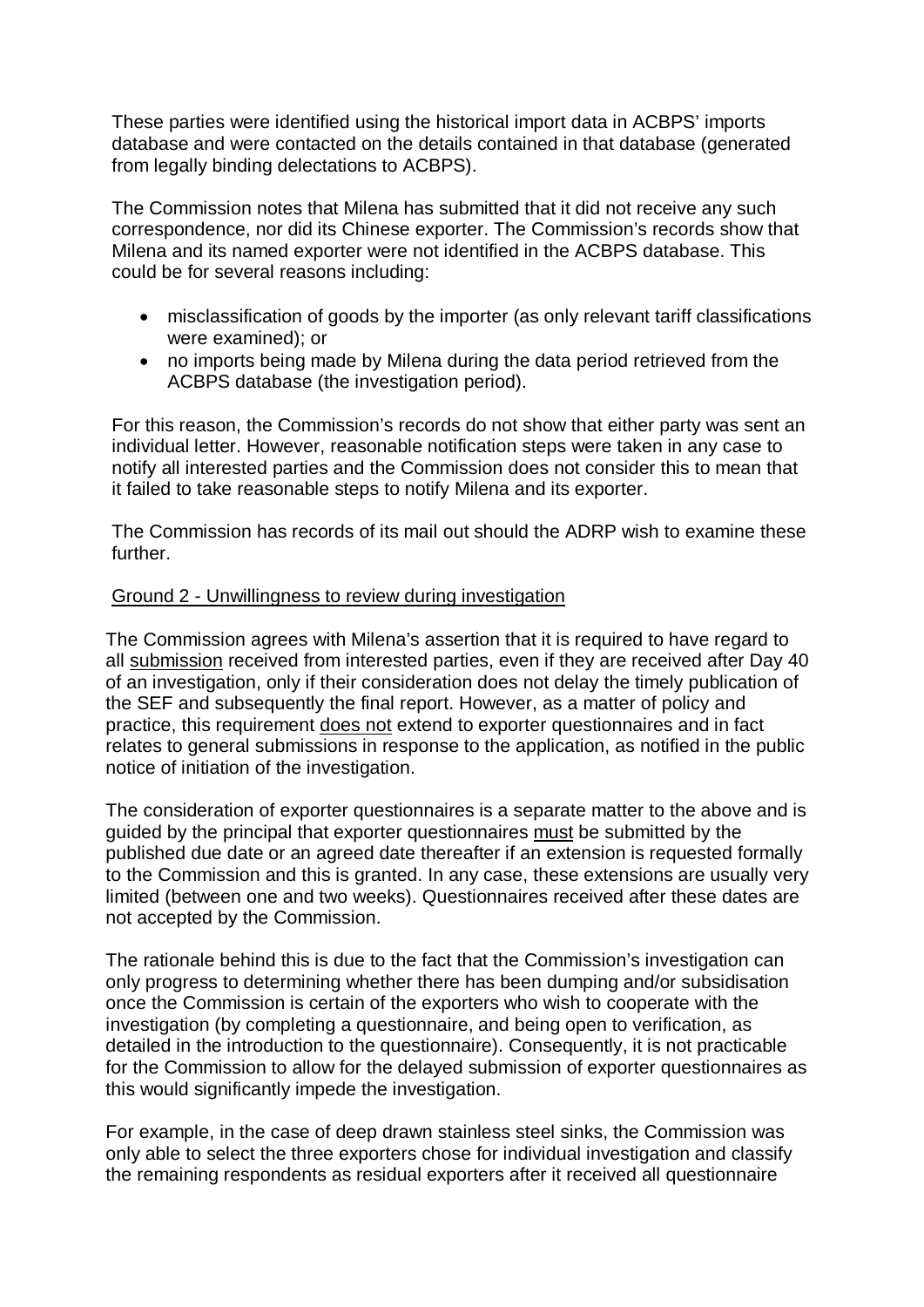responses. The outcome of this process ('sampling') was notified by the Commission in its sampling report on 6 June 2014, well before Milena's first contact with the Commission.

Another consideration is that, had the Commission allowed for Milena's exporter to provide a significantly delayed response to the exporter questionnaire, it would be unreasonable to deny any other exporters that failed to meet the initial deadline that opportunity. As this investigation potentially involved in excess of 400 exporters, this could result in a significant influx of additional questionnaires that the Commission would not physically be able to assess within the investigation's timeframe.

### Ground 3 - Decision to include lipped laundry tubs as like goods was not correct

As this is the same ground contained in Everhards's application, the Commission refers the ADRP to discussion of Everhards's claims at Section [2](#page-0-0) above.

### Ground 4 - Decision to exclude stand-alone laundry units (either assembled or kits) was not correct

As outlined above, the Commission has found that stand alone laundry units (whether imported fully assembled or in complete kits) are not the goods subject to the investigation and the anti-dumping measures that have resulted from the investigation.

The rationale for this decision is detailed in Non-Confidential Appendix 1 to REP 238. In summary, REP 238 finds:

- The goods subject to anti-dumping investigations and any subsequent measures are scoped by a description of the goods to be investigated.
- The goods description in this case is:

*deep drawn stainless steel sinks with a single deep drawn bowl having a volume of between 7 and 70 litres (inclusive), or multiple drawn bowls having a combined volume of between 12 and 70 litres (inclusive), with or without integrated drain boards, whether finished or unfinished, regardless of type of finish, gauge, or grade of stainless steel and whether or not including accessories.*

• Stand-alone laundry units that arrive fully assembled or in a kit that contains the necessary components to assemble a free-standing laundry unit:

*contain a significant number of additional elements other than a deep drawn stainless steel bowl and 'accessories', and has determined that, as a result, they no longer are considered to essentially be a deep drawn stainless steel sink and accessories, but rather are free-standing laundry units that include a deep drawn stainless steel sink, but is not in itself such a sink.[1](#page-9-0)*

1

<span id="page-9-0"></span> $1$  REP 238, page 109.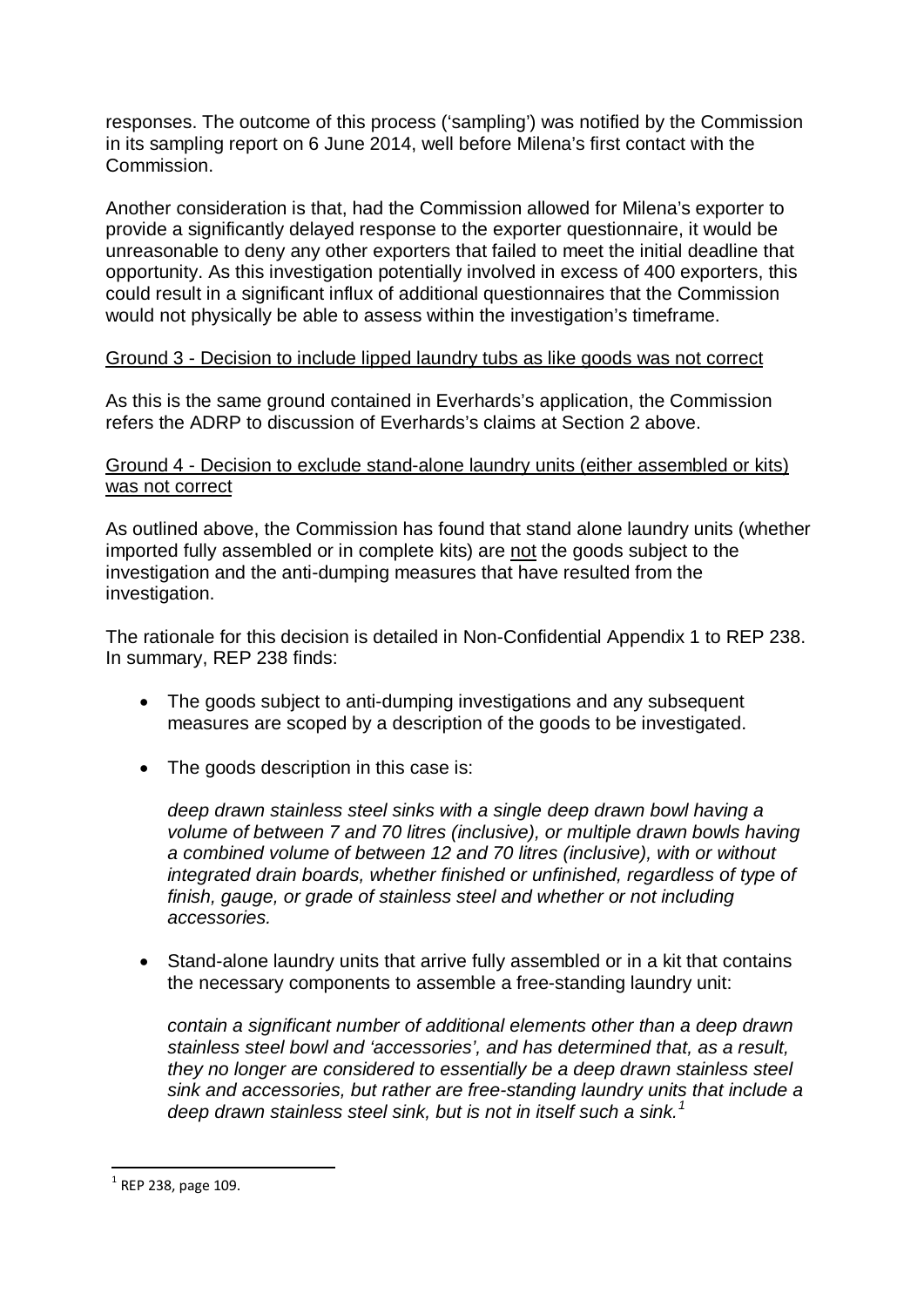• Consequently, as these products contain various items essential to the product's ability to function which do not fall inside the parameters of the goods description, they hence should not subject to this investigation or the resulting measures.

The Commission notes that Milena's objection to this finding in its application does not appear to rely on the reasonableness of the decision in and of itself (i.e. the grounds for making the finding and the rationale of the finding) but rather that its outcome is, in Milena's view, 'absurd' as it may result in undesirable changes in patterns of trade.

The Commission notes that its findings were made in line with the established policy and practice of the Commission and through a reasonable and objective examination of the parameters of the goods description and the physical characteristics of standalone laundry units.

### Ground 5 - Unnecessarily punitive levy placed on uncooperative and other exporters

Milena's application on this ground appears to relate to:

- the company's submission that reasonable steps were not taken to notify parties of the investigation;
- the Commission's decision to not allow the late submission of exporter questionnaires.

In light of the above, Milena appears to submit that it is unfair to provide a higher rate to exporters deemed not to cooperate with the investigation when they may not have been directly notified.

The Commission's submission in relation to its notification steps and their reasonableness is discussed above.

While the Commission notes that Milena does not appear to challenge the Commission's ability to impose these 'punitive' rates of anti-dumping measures, the Commission takes this opportunity to note:

- s.269TAB(3) provides that, when satisfied that sufficient information has not been furnished to determine export price under other provisions of that section, export price can be determined having regard to all relevant information;
- s.269TAC(6) provides that, when satisfied that sufficient information has not been furnished to determine normal value under other provisions of that section, normal value can be determined having regard to all relevant information; and
- s.26TAACA provides that, where an interested party has not provided relevant information to a countervailing investigation, when determining whether a subsidy has been received and its amount, determinations may be made with reference to facts available, making reasonable assumptions.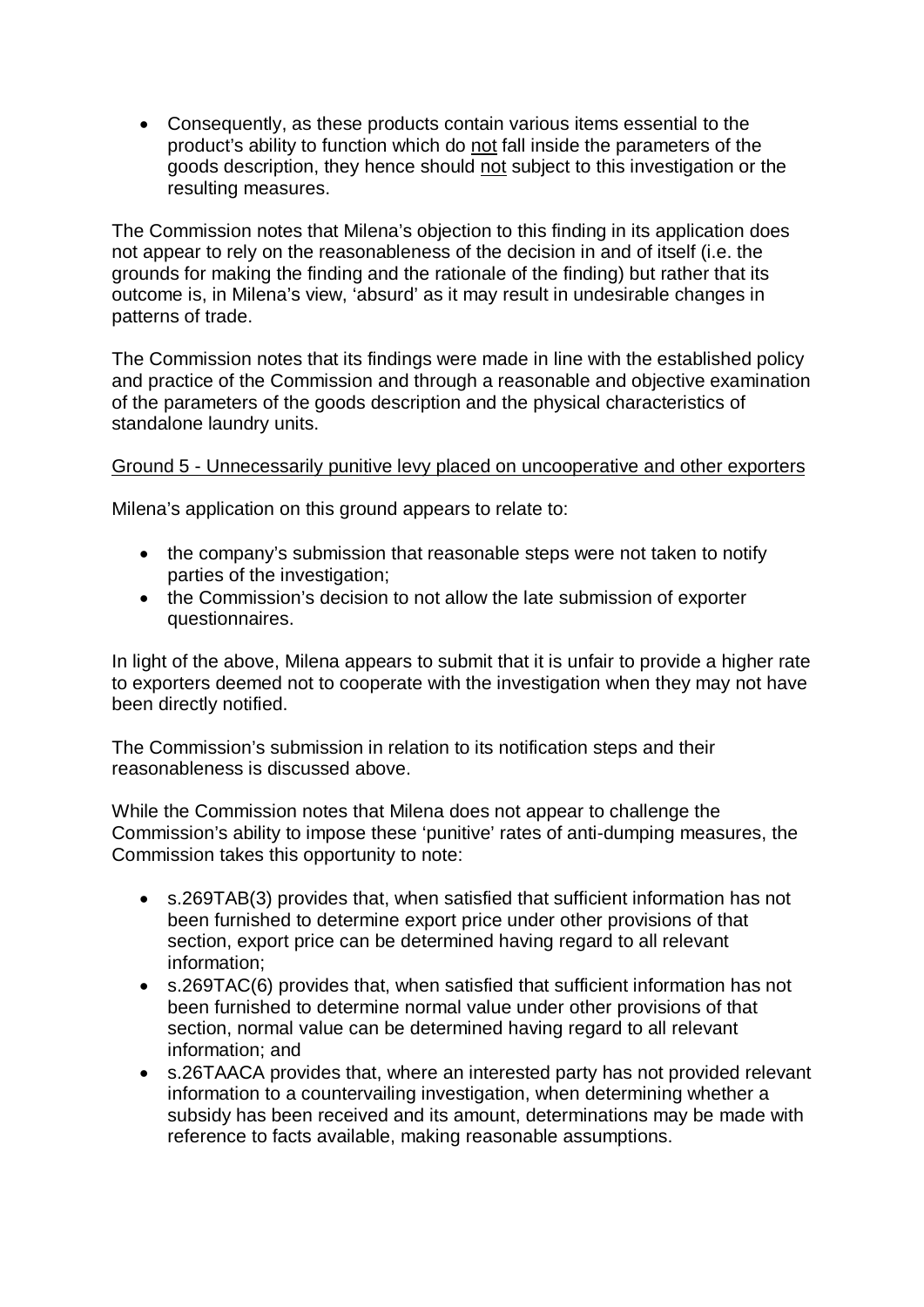The Commission's specific policy and practice for determining normal values under s.269TAC(6) is discussed in the *Dumping and Subsidy Manual*.

In the case of exporters that did not cooperate with the investigation, these exporters did not furnish any information considered sufficient for determining export price and normal value under the proceeding provisions of s.269TAB or TAC. The Commission therefore relied on all relevant information in determining export prices and normal values (see 6.14.1 and 6.14.2 of REP 238) and receipt and amount of countervaillable subsidisation (see Non-Confidential Appendix 8 of REP 238).

### Ground 6- Currency exchange rates not fully factored in investigations (recommendations)

This ground is a new argument that was not available to be considered by the Commissioner in making his report to the Parliamentary Secretary and hence the Commission considers should not be reviewed by the ADRP.

In any case, the Commission notes that Milena may apply for a review of the antidumping measures (no sooner than 12 months after publication of the Parliamentary Secretary's decision) if it considers that the variable factors (including export price, which may be influenced by exchange rates) have changed.

If the ADRP requires further information on this ground, the Commission would be happy to provide this.

### Ground 7 - Currency exchange rates not fully factored in (method of setting measures)

This ground is a new argument that was not available to be considered by the Commissioner in making his report to the Parliamentary Secretary and hence the Commission considers should not be reviewed by the ADRP.

If the ADRP requires further information on this ground, the Commission would be happy to provide this.

## **3.5.Relevant information to grounds of review**

### Ground 1 - Inadequate notification and communication with interested parties

Milena did not submit this point formally as a submission to the investigation. Records of correspondence in relation to this matter have been included by Milena in its application.

### Ground 2 - Unwillingness to review during investigation

Milena did not submit this complaint formally as a submission to the Commission.

Records of correspondence in relation to this matter have been included by Milena in its application.